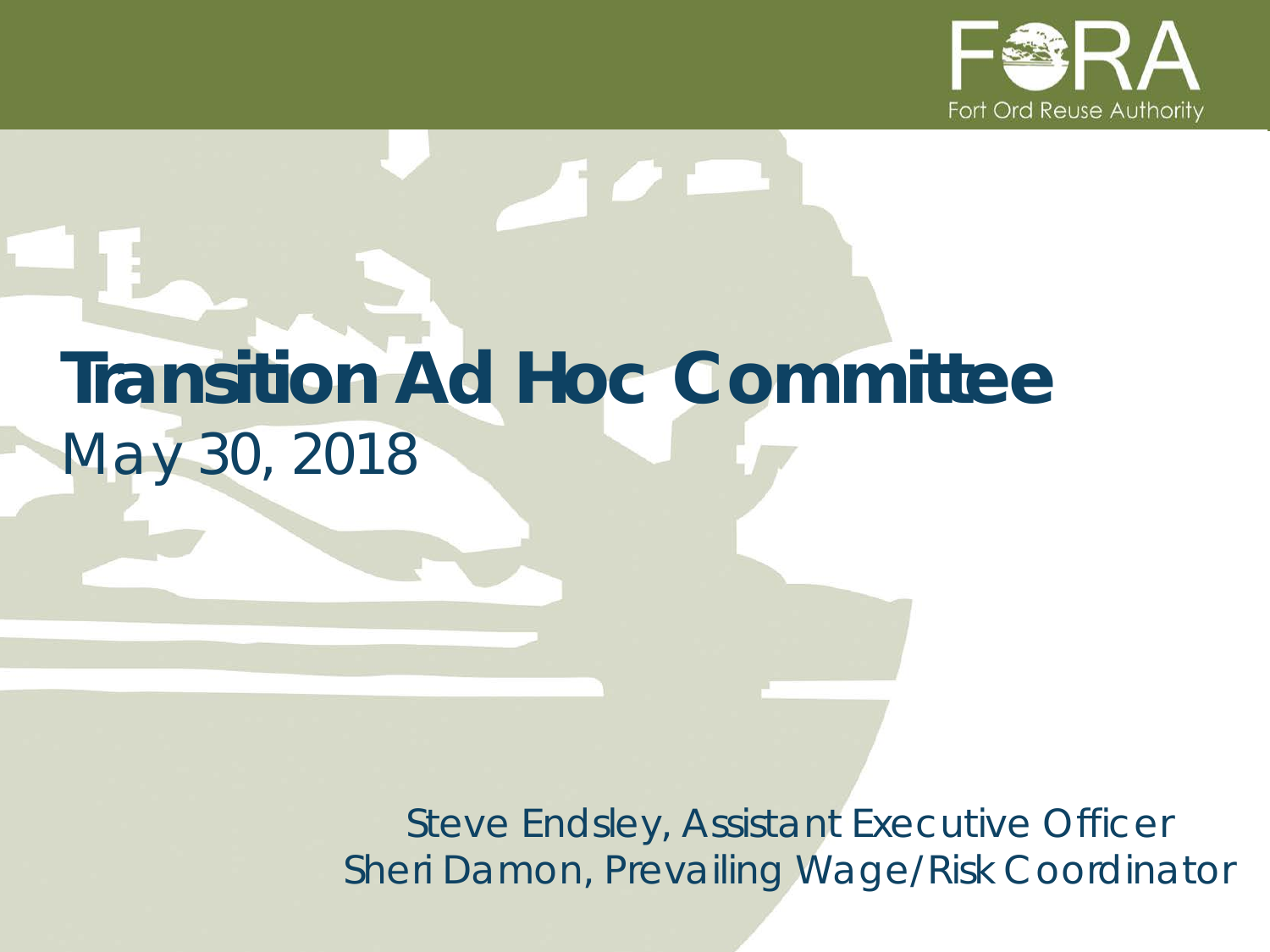## **Overview**



- Schedule/Work-plan
- CEQA Compliance
- FORA Act Amendment
- Draft Transition Plan Review

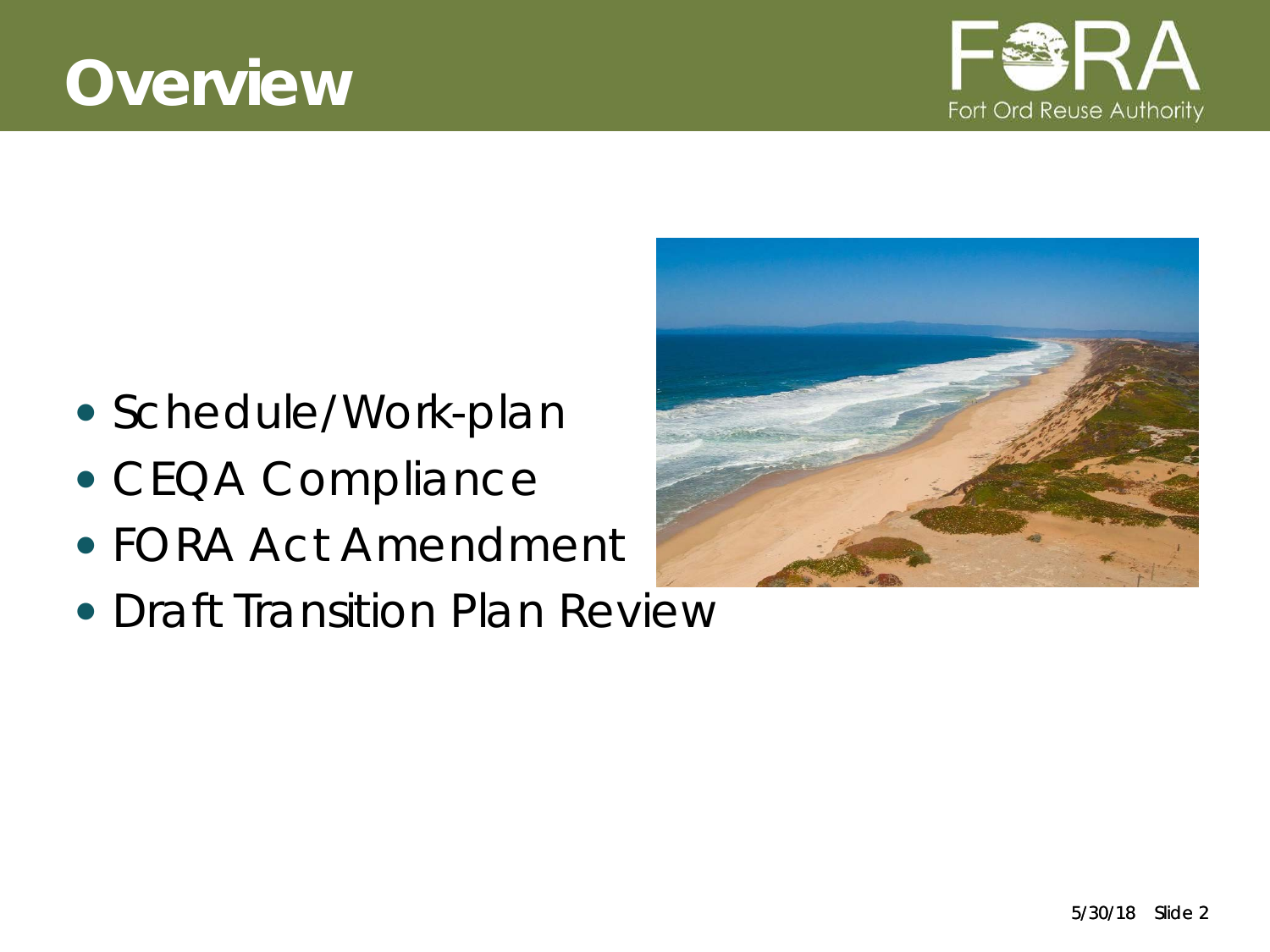

## **Future Meeting(s):** June 8, 2018 Board Study Session Future Board/Public Workshop(s)?

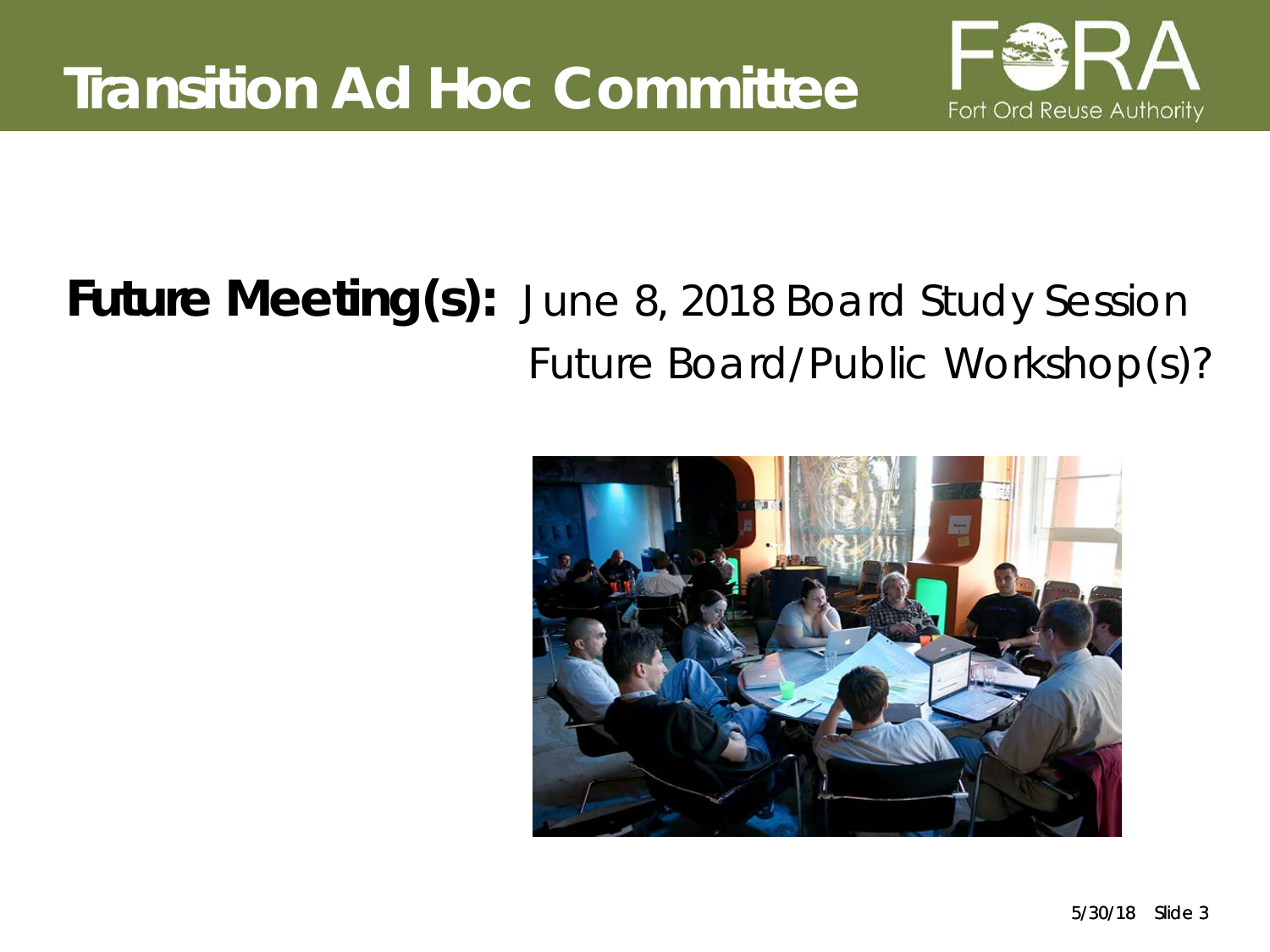#### 5/30/18 Slide 4

## **Transition Plan**

- **Executive Summary**
- **Chapters**
	- **Administrative**
	- Water/Wastewater
	- **Transportation**
	- **Habitat**
	- **Financial Assets**
	- **Environmental** Services/Clean Up
	- **Miscellaneous Contracts**
	- **Transition Staffing**
	- CEQA
- **Conclusion**



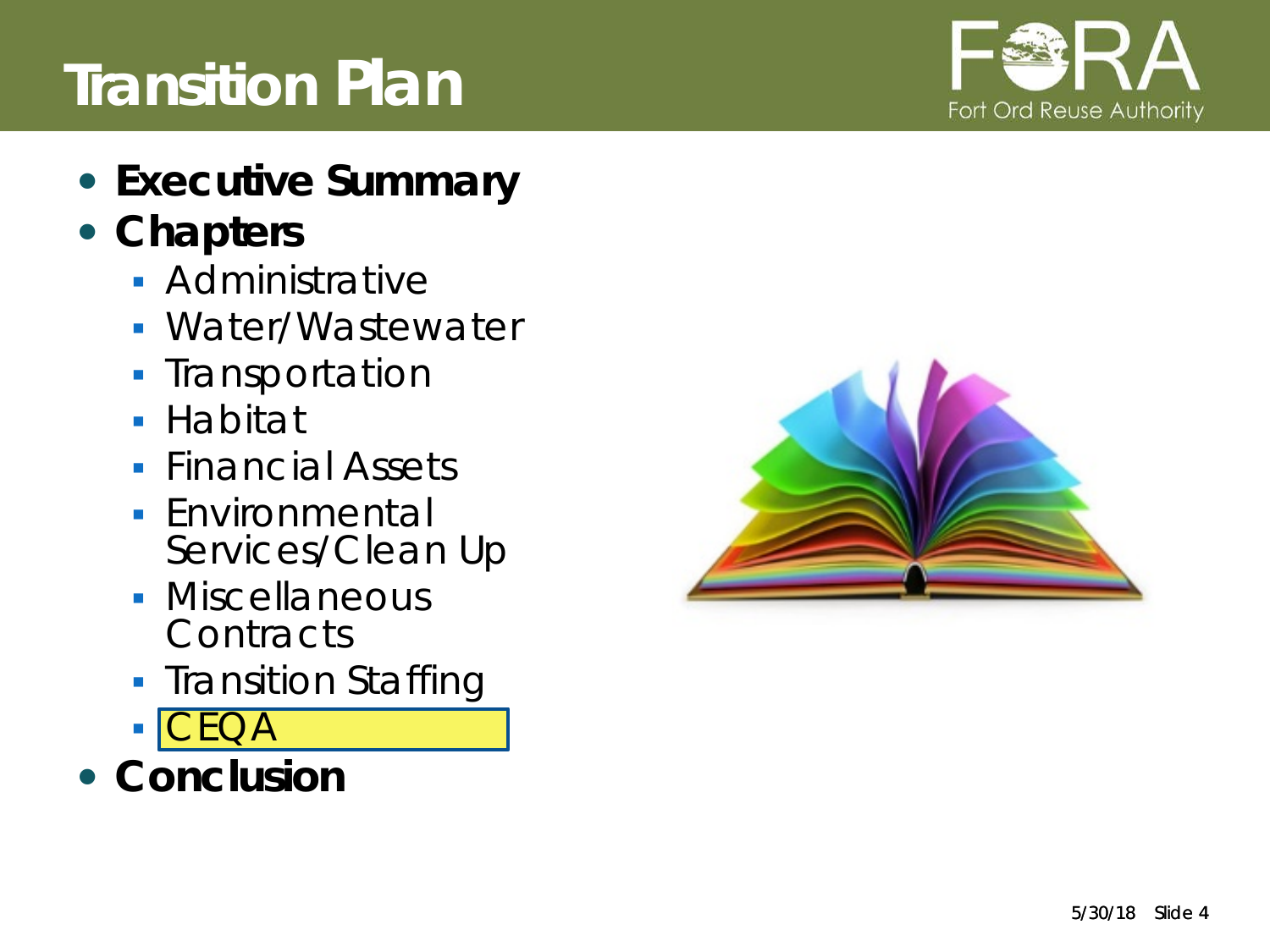



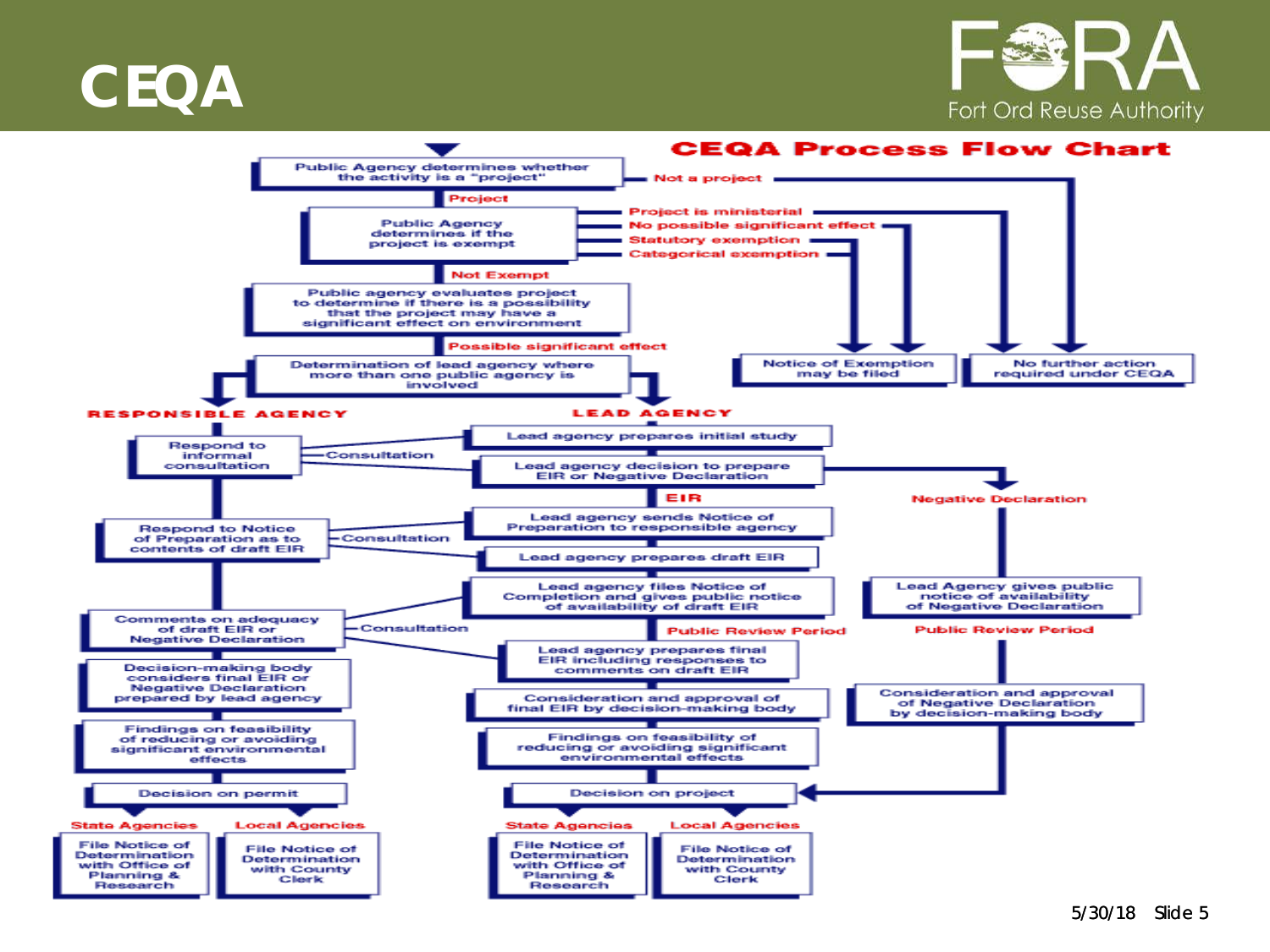



- 1. Transition Plan is not a project.
- 2. Approval of Transition Plan is a ministerial act.

The preparation, approval and submission of the Transition Plan is not subject to CEQA.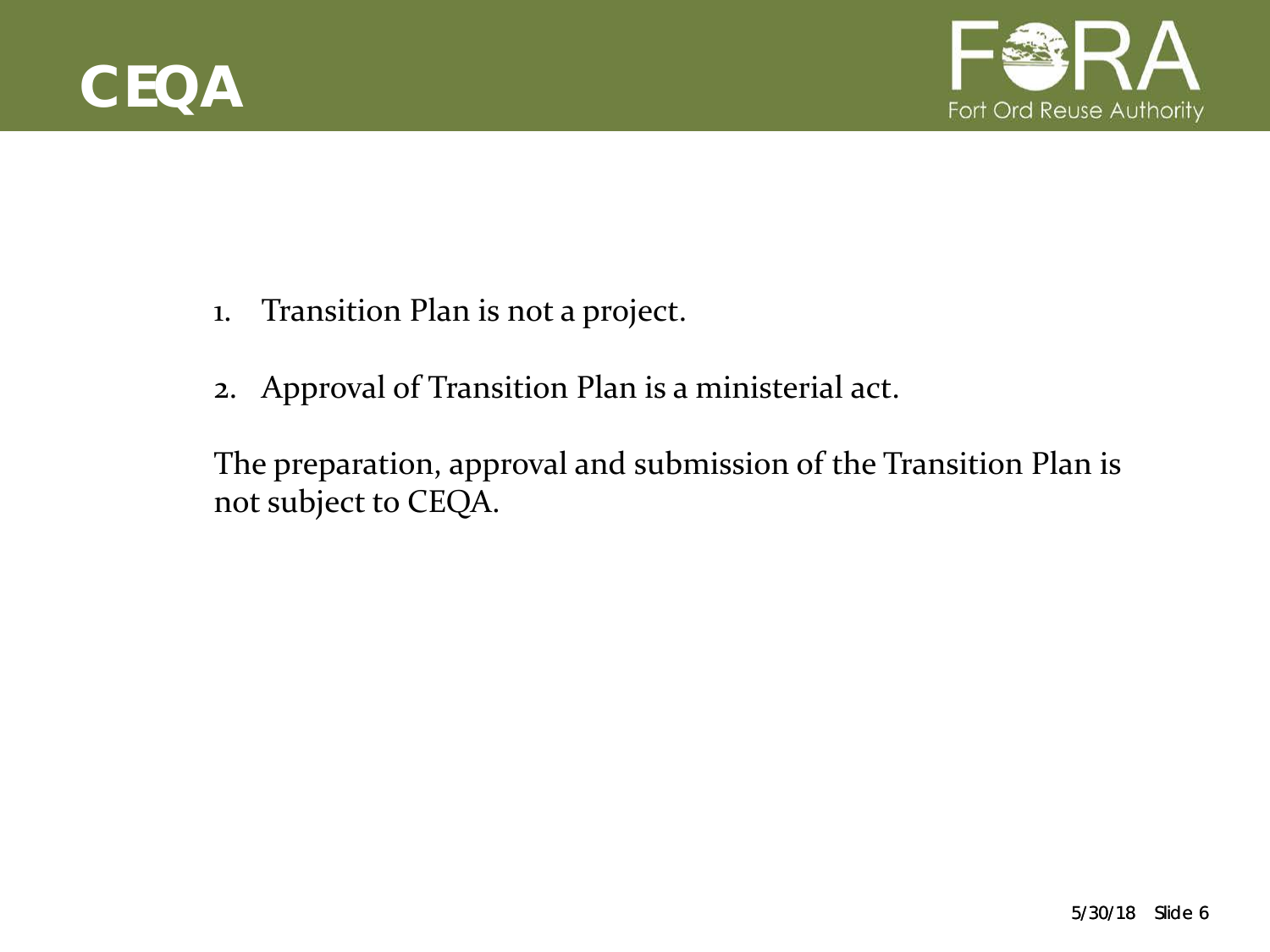



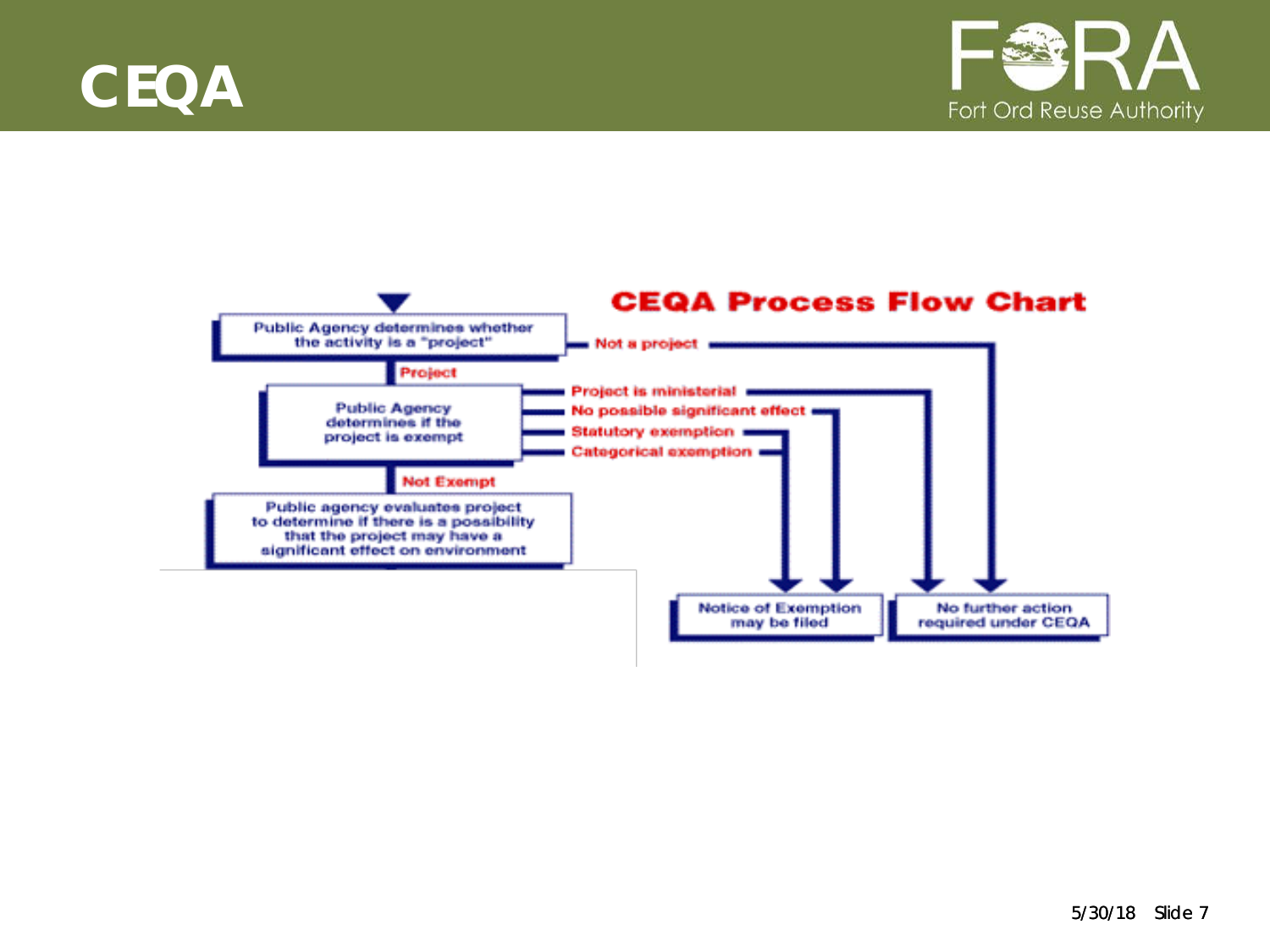

- 1. Board Composition. Same or amended?
- 2. Voting: Unanimous first?
- 3. Functions:
	- <sup>o</sup> ESCA?
	- <sup>o</sup> CFD Financing District?
	- <sup>o</sup> Capital Improvement Program?
	- <sup>o</sup> Policy Compliance
		- Prevailing Wage?
		- Consistency Determinations?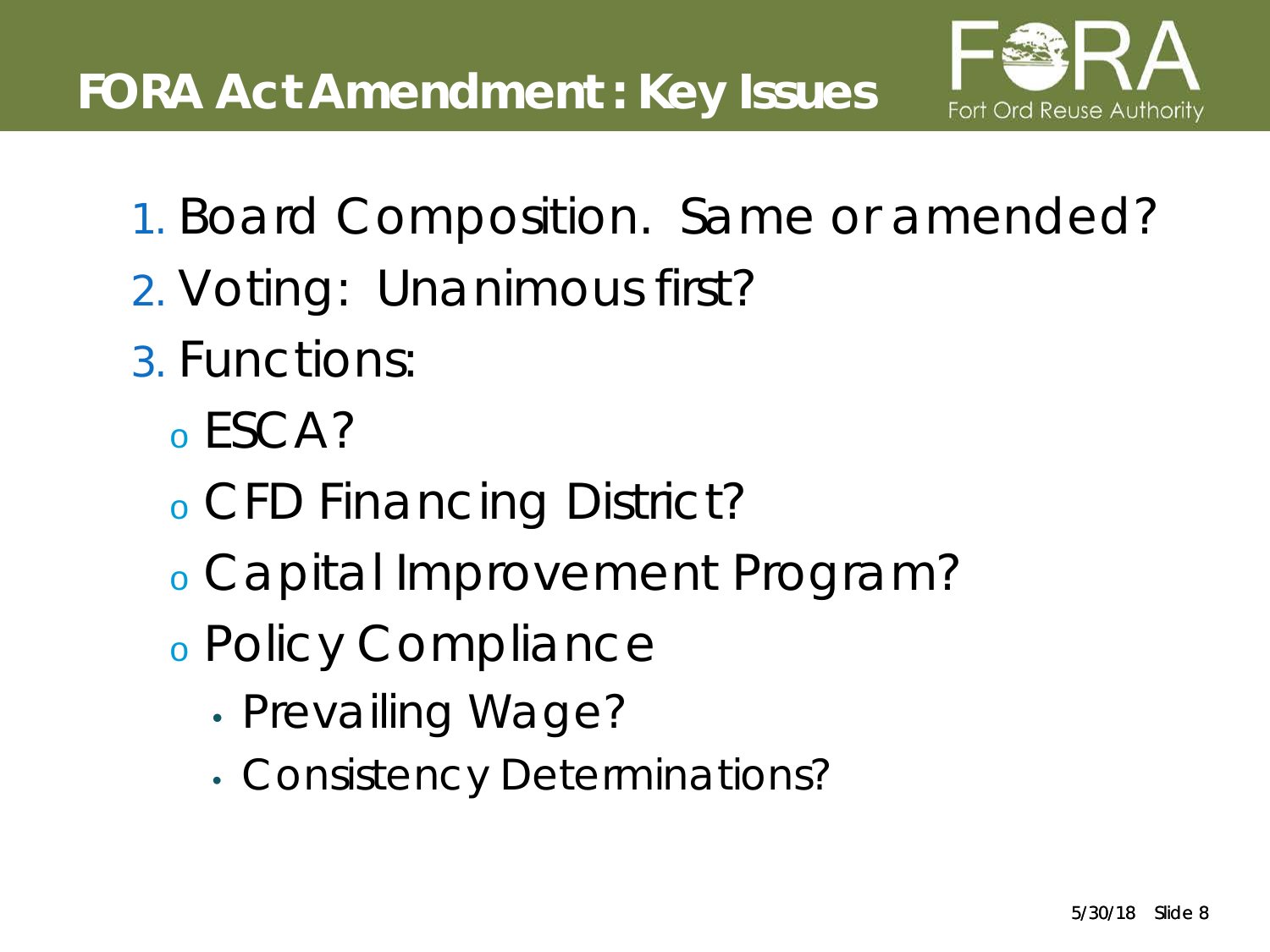## **Draft Transition Plan Overview**



- **Table of Contents**
- **Executive Summary**
- **Chapters**
	- **Administrative**
	- **Water/Wastewater**
	- Transportation
	- Habitat
	- **Financial Assets**
	- **Environmental Services/Clean Up**
	- Miscellaneous Contracts
	- Transition Staffing
	- $CFOA$
- **Conclusion**
- **Reference Materials**
	- **Side by Side Analysis**
	- **Kutak Rock Memorandum**
	- **Authority Act**
	- **Contract Summaries and Assignments**

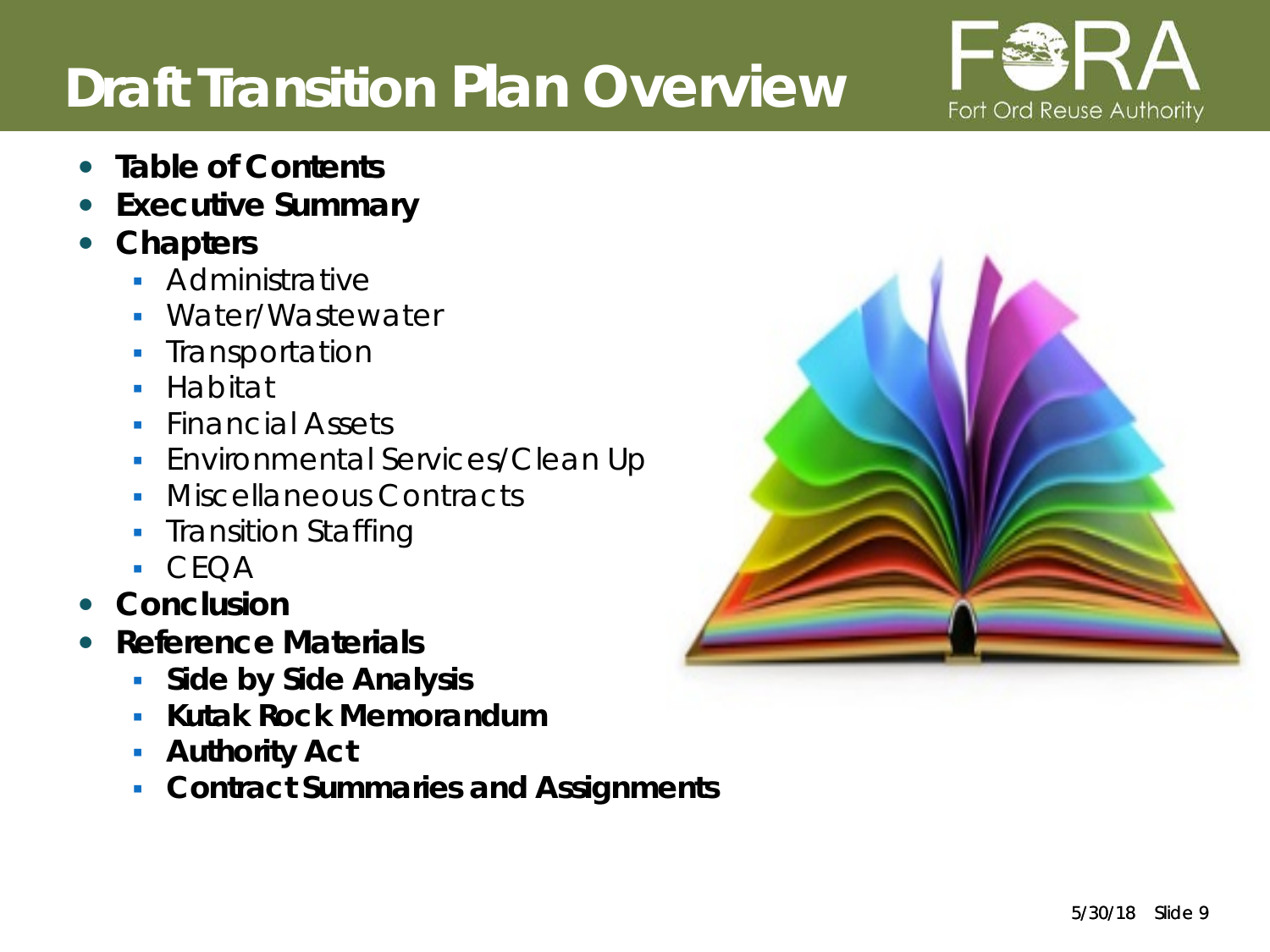

- June 8, 2018 Study Session
- Future Board/public workshops?